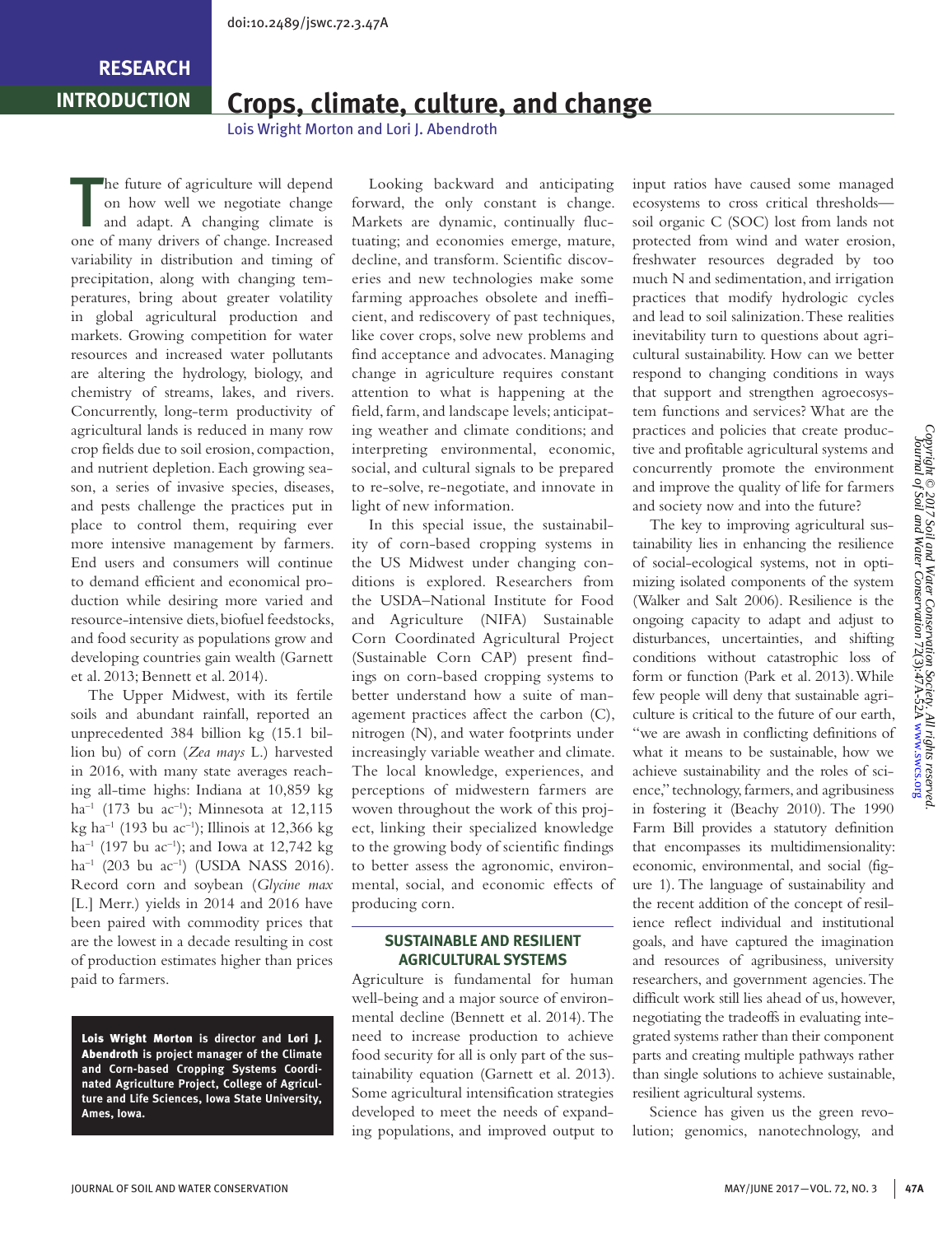biotechnology; improved hybrids and cultivars to increase yield; finely tuned fertilization regimes; decision support tools to process weather data and optimize pest and disease management; and a growing array of technologies. These technological innovations have disproportionately favored production efficiencies with minimal advancement in addressing the environmental quality, natural resource enhancement, or social aspects of the sustainability goal. This shortcoming is reflected in longitudinal random sample survey data from 1989 to 2012 of Iowa farmers that reveals an increasing uncertainty over time about the relationship of sustainability to their farming practices (figure 2). The question is framed as "public concern about the safety of some modern agricultural practices," whether "increased use of sustainable farming practices help maintain our natural resources," and whether "modern farming relies too heavily upon commercial fertilizers" (Morton et al. 2013). In 1989, 69% of farmers agreed/strongly agreed sustainable practices help maintain our natural resources; 12% disagreed/strongly disagreed, and 19% were uncertain.

Twenty-three years later, 31% of farmers were uncertain whether sustainable practices help maintain our natural resources, and agreement dropped to 59% (figure 2). Concern about heavy dependence on commercial fertilizers decreased during this period; 76% agreed/strongly agreed it was a concern in 1989, but by 2012 less than half agreed it was a concern (48%) and uncertainty rose from 6% (1989) to 24% in 2012 (figure 3). These changes in farmer perspectives over time about sustainability and production inputs reveal a weakening connection among farm management practices, impacts on our natural resource base, and sustainability goals. Farmers seem to increasingly perceive productivity as separate from the environmental dimension of sustainability, and uncertainty is rapidly increasing.

This growing uncertainty is a window of opportunity for agriculture to rethink how we achieve the multidimensionality of the sustainability goal. Developing sustainable, resilient agricultural systems will require the following: (1) knowledge

# Figure 1

The 1990 Farm Bill definition of a sustainable agriculture system from Title VII, the Agriculture Title of the United States Code. Definitions are in Chapter 46, Research, Extension and Teaching (Beachy 2010).

The 1990 Farm Bill defines five outcomes of sustainable agriculture systems:

- Satisfies the human need for food and fiber
- Enhances environmental quality and the natural resource base upon which agriculture depends
- Makes efficient use of nonrenewable resources and on-farm resources and integrates natural biological cycles and controls
- Sustains the economic viability of farm operations
- Enhances the quality of life for farmers and society as a whole

## Figure 2

In farmer survey data from the 1989, 1994, 2002, and 2012 Iowa Farm and Rural Life Poll, shifts to increased uncertainty from 1989 (18.8%) to 2012 (31.4%) primarily came from those who somewhat and strongly agreed. The question corresponding to the data shown read, "There is increasing public concern about the safety of some modern agricultural practices. What is your opinion of this statement? Increased use of sustainable farming practices would help maintain our natural resources. Rate your level of agreement or disagreement: Strongly disagree (1); somewhat disagree  $(2)$ ; uncertain  $(3)$ ; somewhat agree  $(4)$ ; strongly agree  $(5)$ " (Morton et al. 2013; Arbuckle et al. 2012 data unpublished) .



of which agricultural crops and management practices fit specific climates, geographies, and social-cultural contexts; (2) continuous monitoring that provides feedback enabling adaptive management strategies to be implemented rapidly; and (3) managers who are prepared to transform their operation and land uses when adjustments are insufficient and fundamental changes are necessary (Bennett et al. 2014). The genetics x environment x

management (GxExM) framework proposed by Hatfield and Walthall (2015) offers an integrated strategy for realizing cropping systems' potential to "close the yield gap" and increase production to meet societal food and energy needs by using water and nutrients more efficiently and with ecological integrity. The revolutionary premise of this approach is the equal weighting given to human management with genetics and the production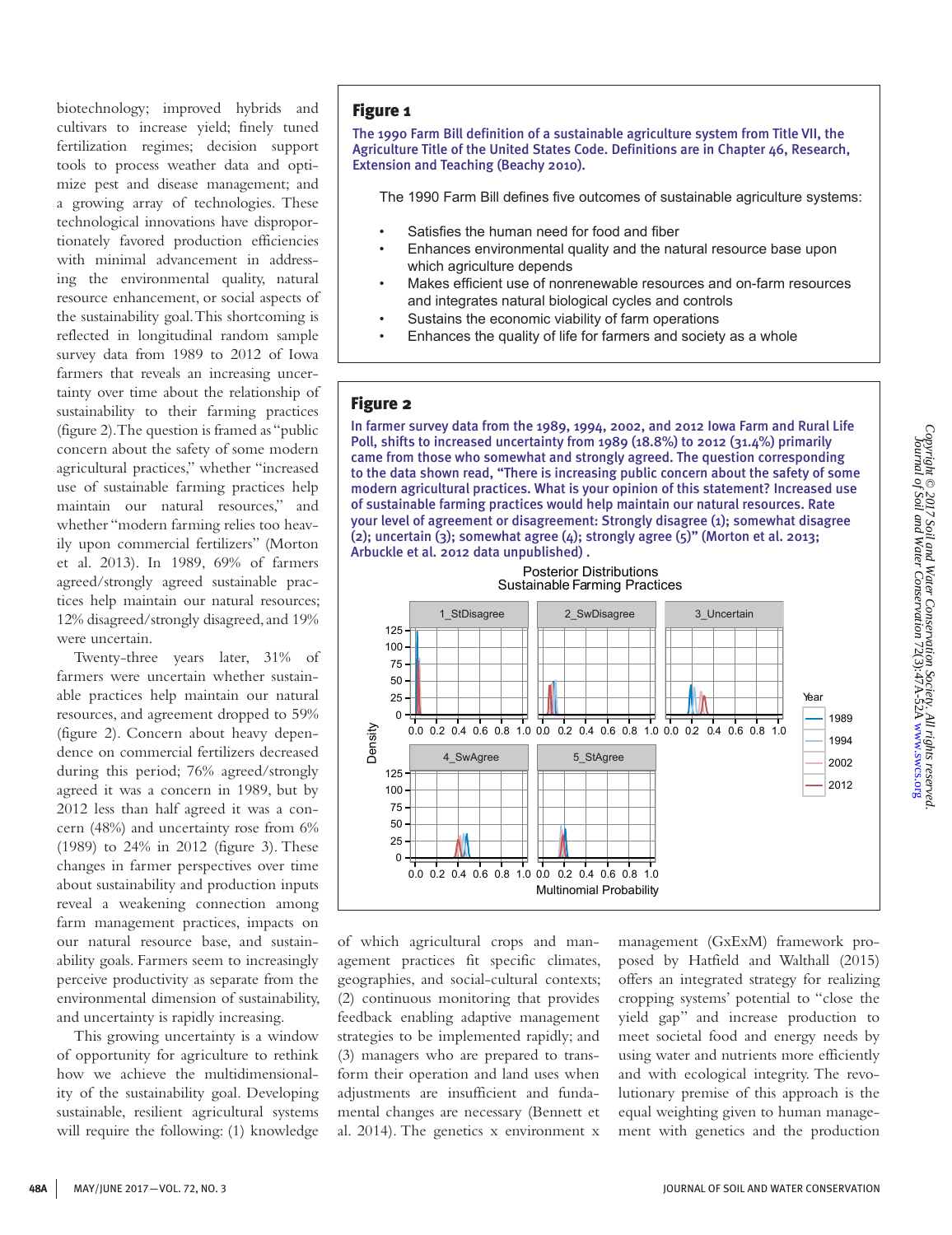### Figure 3

In farmer survey data from the 1989, 1994, 2002, and 2012 Iowa Farm and Rural Life Poll, shifts toward increased uncertainty from 1989 (5.7%) to 2012 (23.6%) primarily came from those who somewhat and strongly agreed. The question corresponding to the data shown read, "There is increasing public concern about the safety of some modern agricultural practices. What is your opinion of this statement? Modern farming relies too heavily upon commercial fertilizers. Rate your level of agreement or disagreement: Strongly disagree (1); somewhat disagree (2); uncertain (3); somewhat agree (4); strongly agree (5)." Farmer change in beliefs about insecticides and herbicides show a similar pattern toward increased uncertainty from 1989 (5.3%) to 2012 (23.7%) (Morton et al. 2013; Arbuckle et al. 2012 data unpublished).



environment (e.g., soil, water, climate, etc.) in affecting the capacity to increase actual yields and overall productivity of the system. It follows that investments in evaluating management practices based on system- and landscape-level impacts in tandem with understanding farmer decision making are necessary if we are to redirect management decisions to support sustainability outcomes.

#### **MANAGING CORN-BASED CROPPING SYSTEMS**

The central theme of papers in this issue is the robustness of the agroecosystem and inherent productivity of corn-based systems. Specifically, authors examine variability in climate and weather; a variety of management practices; and C, water, and N footprints using field experimental data and modelling. Several papers pay particular attention to how farmers think about their management practices and the effects on yield, field conditions, and the larger agroecosystem.

During the 2016 growing season, Sustainable Corn CAP communication specialist Lynn Laws interviewed five midwestern row crop farmers (Laws 2017). In her paper, she offers a close-up look at what sustainability means to them and how it influences their management decisions. Each, in different ways, convey personal values and beliefs as they talk about the effort it takes to balance production and environmental goals and stay in business. Brian Boge from Isabella County, Michigan, explains, "Meeting the economic needs of my family through my farm operation and being accountable to our environment…sometimes those two don't mesh…I think about…this balancing act all the time." Nathan Clarke from central Michigan references the continuous monitoring needed to effectively adapt to changing conditions. He says, "We're always measuring soil fertility and keeping track of that," and explains how this information guides his management decisions in reducing tillage and increasing the use of cover crops. Tim Hoenert of Indiana describes sustainable farming as "a loop that keeps working, that doesn't in the process eliminate something that's vital in that loop."

There is appreciation for science and technology by these farmers, but an expectation that it be useful to them. "We can collect mountains of data," says James Droege of Indiana, but, "how do we put it all together to make some intelligent management decisions?" These farmers are active managers that are changing their management decisions as they observe changes occurring in their fields. Frank Bender, from southwest Indiana, talks about how his understanding of his soil has shifted from when he first initiated no-till and cover crops to slow erosion. He has moved to paying attention to the microbes and biological activities of his soil and reflects, "It's kind of evolved, where I'm more interested in what's happening underground…the erosion part… is probably 25%…; 75% is the benefit of the biological things that are happening in the soil and the aggregation...the structure…the water infiltration capacity—all these things that I will never understand but I see happening."

To understand how farmers overcome economic and agronomic challenges to achieve success with cover crops in corn– soybean systems, Basche and McNally (2017) invited 29 Iowa farmers to attend four focus groups in July of 2014. In their paper, they present a synthesis of these farmers' priorities and identify three areas where farmers think more research would improve their cover crop decisions: (1) revalue soil resources to better account for the economic benefits associated with cover crops at farm and landscape scale, (2) expand cover crop research beyond cereal rye (*Secale cereale* L.) to provide a wider array of suitable options, and (3) more systems-level cover crop research. Farmers especially wanted more multifactor experiments more closely resembling real life trade-offs they have to make between yields and environmental impacts.

The conversion of natural ecosystems to cultivated cropland has eroded the capacity to efficiently retain and sequester SOC, according to Olson et al. (2017). In their paper, they discuss the essential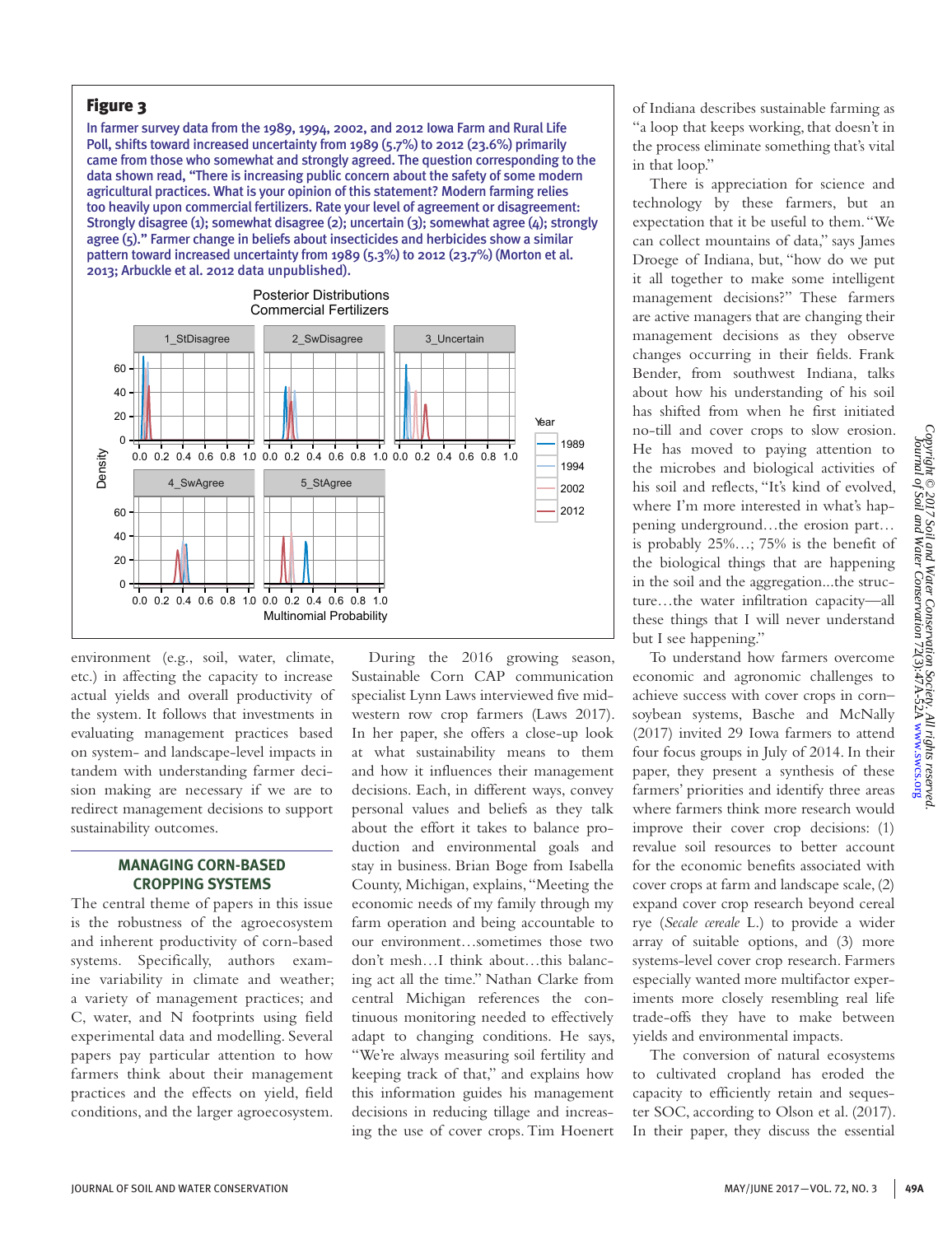functions of SOC stocks and the interdependence of soil ecosystem services and human management. Degraded soils that have lost rooting depth, soil structure and aggregation, SOC, and that have reduced water holding capacity have little resilience to extreme rainfall events. As a result the soil has lower capacity to store water for crop use and there is an increase in soil crusting, runoff, sediment movement, and nutrient loss.

Soil properties and the effect from inclusion of a cereal rye cover crop in the corn–soybean rotation is the basis of experimental field trials in southeastern Indiana by Rorick and Kladivko (2017). They find water stable soil aggregates measured at 0 to 10 and 10 to 20 cm (0 to 4 and 4 to 8 in) increased over a four year period, evidence that cereal rye cover crop can increase soil aggregation and structure in a relatively short time. However, bulk density, water retention, total soil N, and SOC showed no change between cover crop treatments during this time period. They conclude four years is likely too short a time to detect increases in SOC and note that prior longer term experiments of eight years or more have shown an increase in SOC from cereal rye cover crops.

Winter cover crops have shown many environmental benefits such as improvement in nutrient cycling, water conservation, and erosion control. However, for cover crops to be a recommended practice that leads to sustainable corn systems, the effect on yields is particularly critical. Marcillo and Miguez (2017) offer a meta-analysis of 65 studies across the United States and Canada reported in peer-reviewed literature on corn yield response to winter cover crops. They find evidence that winter cover crops did not affect yields nor did they have the potential to increase corn yields. On average, they report grass cover crops neither increased nor decreased corn yields. Legume winter cover crops resulted in higher corn yields in general, and mixed cover crops increased corn yields by 30% when the cover crop was terminated zero to six days before planting corn.

Beehler et al. (2017) examine SOC accrual using cereal rye cover crops in topographically diverse terrain. Their Michigan experimental trials measured SOC, particulate organic C, and water retention on summit, slope, and depression locations. They find in slopes and summits the particulate organic C was greater with the addition of a cover crop. Like Rorick and Kladivko, they found no statistical difference in total organic C or soil water retention and similarly conclude longer experimental trials are needed to detect changes in these soil properties.

Soil organic C models are constructed using soil data from two long-term agricultural research sites in Ohio under no-till (NT) and plow-till (PT) with projected future climate change in the paper by Maas et al. (2017). Results vary by site and management; however, total SOC is projected to decrease at all sites in the topsoil layers under all management and climate projections. The only exceptions to this decrease was with NT at two sites and PT at a third under the low-emission scenario.

Selecting sustainability metrics to evaluate complex and dynamic corn production management outcomes is not easy. While SOC is place-based and observable, with rate of formation and rate of loss fairly easy to quantify, water quality metrics are less straightforward. Robert Anex, lead modeling scientist and life cycle analyst on the Sustainable Corn CAP has stated that water quality depends on biology and chemistry of the receiving water body and is not a simple mass balance. He further explains the timing and magnitude of discharges determines what can be absorbed by a water body, and the biological response is nonlinear and hysteretic. This means "one big pulse can irreversibly change the nature of the system and its ability to withstand future discharges." Several papers in this issue examine the hydrologic system under current and future climate and associated impacts on corn-based cropping systems. The practice investigated most widely involves drainage water management and the resultant effect on the water table, crop available water, nitrate-nitrogen ( $NO<sub>3</sub>-N$ ) losses to surface waters, and crop yield.

Using the DRAINMOD hydrologic model, Pease et al. (2017) simulate subsurface drainage discharge at a field site in the headwaters of the Western Lake Erie Basin using future climate patterns projected by 20 general circulation models (GCM). They determine that despite a projected increase in rainfall for this region by the late twenty-first century, subsurface discharge will likely decrease. The greatest decline was projected to occur during autumn and is attributed to increased temperatures and evapotranspiration occurring.

One solution for managing this redistribution of water in the water cycle is controlled drainage systems, which use outlet control structures to artificially raise and lower the elevation of subsurface drainage, and potentially retain more crop available water in the soil profile. Experimental plots in Iowa are used to evaluate the effects of shallow, controlled, conventional, and undrained drainage treatments on crop yields, soil water storage, and reduction of  $NO<sub>3</sub>–N$  loads discharged to nearby streams in the paper by Schott et al. (2017). This five-year study finds controlled and shallow drainage reduced annual flow by 60% and 58% and reduced  $NO_3$ -N loads by 61% and 49%, respectively, when compared to conventional, free flow drainage. They report no effect on crop yields except for lower yields from the undrained treatment.

The influence of drainage on soybean seedling health is the subject of the Han et al. (2017) paper. Like Schott et al., they compare four drainage treatments at a field experiment in Iowa. This experiment offers an opportunity to compare the effect of subsurface drainage in 2012 (a dry year) and 2013 (a wetter than 2012 year). Root rot was greater in soils with no drainage or shallow drainage while *Fusarium* incidence was least in the areas where no drainage occurred. This difference is due to differing soil conditions favoring each with root rot occurring more under high moisture conditions while *Fusarium* were more frequently isolated on roots in well-drained soils.

The environmental benefits of conservation agricultural practices on runoff under different climate scenarios are explored using reverse auctions in the paper by Valcu-Lisman et al. (2017). A points system measuring the efficiency of five conservation practices in reducing N and P runoff are estimated using the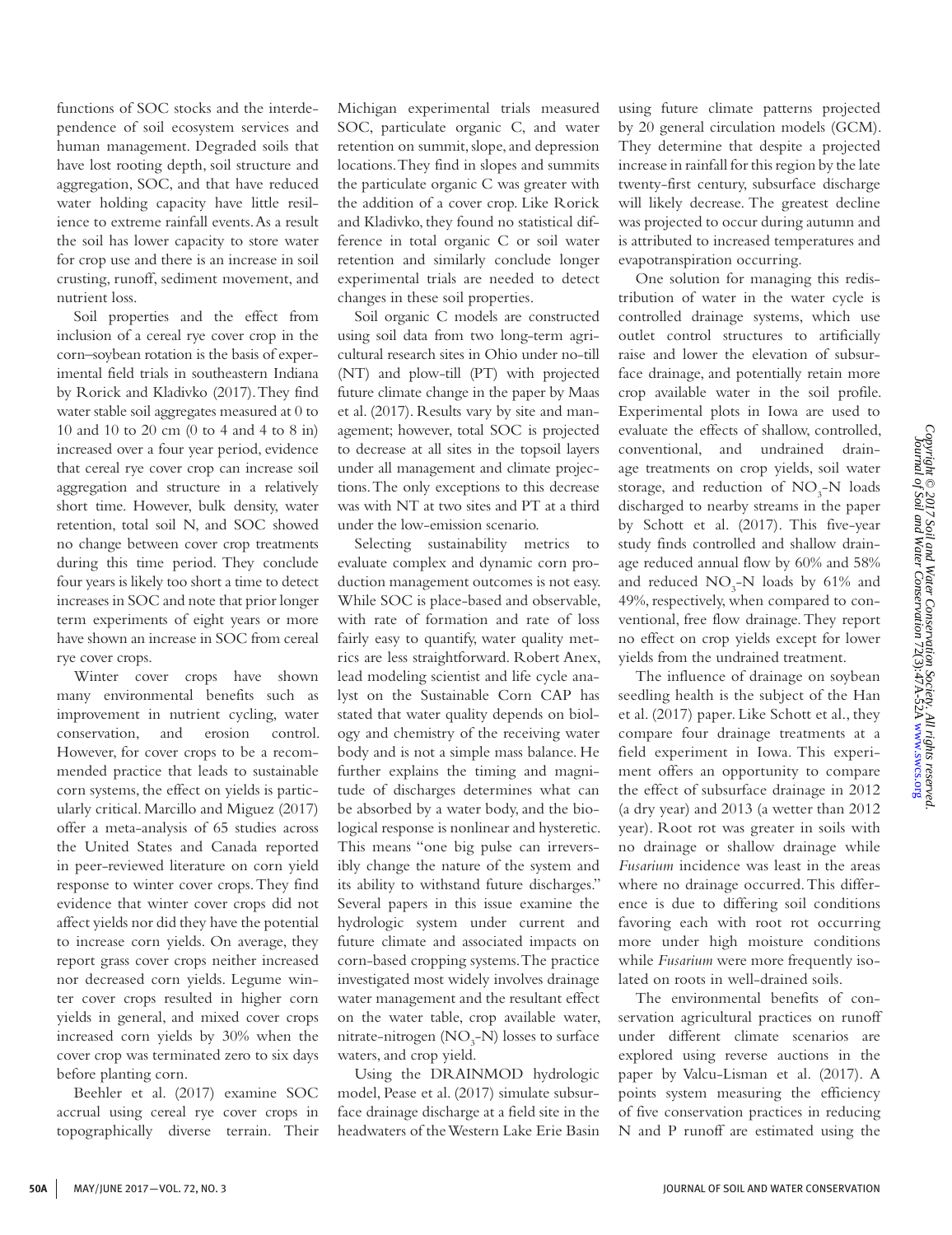Soil and Water Assessment Tool (SWAT) in the Boone River watershed of Iowa. Using the points system, Conservation Reserve Program (CRP) and cover crops are identified as providing the greatest environmental benefits. They conclude that reverse auctions can be an effective public policy strategy for estimating field level conservation practice efficiencies in reducing nutrient losses.

To improve in-season nutrient management, farmers can benefit from tools to improve N fertilizer application to match crop demand. Improving the decision making criteria behind N sensing decisions, which then allow for higher prediction capabilities for appropriate synthetic N fertilizer rates in corn, is the objective of research by Barker and Sawyer (2017). They test and compare variable rate N management including split-N applications with a portion applied in spring followed by a portion applied in-season based on canopy sensing technology, and an N-rescue strategy that applies all expected N in the spring but adds more N if excess rainfall or other conditions occur based on canopy sensing in-season. They find that variable rate applications using remote sensing during the mid-vegetative stages (ten-leaf) are less likely to be accurate during drought conditions. They also report that canopy sensing was not able to detect adequate to excess N in ten-leaf (V10) corn, with both split application strategies leading to more N than the crop needed.

The last two papers use random sample survey methodologies to measure farm characteristics, perceptions of climate change, and how different structural and personal characteristics influence decisions to adaptively manage their farm operation. Uncertainty about the impacts of climate change and its effect on current agricultural practices is explored by Morton et al. (2017). They define uncertainty as to be unsure or have doubt about a situation, a person, or a decision; and they report that most midwestern farmers are conveying they need a lot more certainty about the impacts of climate change on their farm to justify making changes in their practices. Judgements of uncertainty are significantly associated with climate change beliefs, concern about heat stress on their crop, and their personal agricultural networks. The authors ask, how much certainty is required in climate change projections for farmers to justify investments in adaptation? In addition, can climate science deliver this level of certainty?

Arbuckle et al. (2017) build on a six-class typology previously published (Arbuckle et al. 2014) by measuring 33 observable farm enterprise characteristics, land management practices, and demographics. They conclude six types of farmers—the concerned, the uneasy, the uncertain, the unconcerned, the confident, and detached—look very much alike. Farmers who deny climate change is happening and do not support adaptive management have very similar farm characteristics and management practices to those that believe climate change is happening and they should do something. The authors conclude that agricultural partners, such as Extension educators and crop advisors, should use caution when looking to observable traits to facilitate audience segmentation.

#### **ACKNOWLEDGEMENT**

This research was funded by the USDA–National Institute of Food and Agriculture (NIFA), Award No. 2011-68002-30190, Cropping Systems Coordinated Agricultural Project: Climate Change, Mitigation, and Adaptation in Corn-based Cropping Systems.

#### **REFERENCES**

- Arbuckle, J.G., J. Hobbs, A. Loy, L.W. Morton, L.S. Prokopy, and J. Tyndall. 2014. Understanding Corn Belt farmer perspectives on climate change to inform engagement strategies for adaptation and mitigation. Journal of Soil and Water Conservation 69(6):505-516, doi:10.2489/jswc.69.6.505.
- Arbuckle, J.G., J. Hobbs, and L.W. Morton. 2012. Data from the 2012 Iowa Farm and Rural Life Poll, unpublished. Ames, IA: Iowa State University, Department of Sociology.
- Arbuckle, J.G., J.C. Tyndall, L.W. Morton, and J. Hobbs. 2017. Climate change typologies and audience segmentation among Corn Belt farmers. Journal of Soil and Water Conservation 72(3):205-214, doi:10.2489/jswc.72.3.205.
- Barker, D.W., and J.E. Sawyer. 2017. Variable rate nitrogen management in corn: Response in two crop rotations. Journal of Soil and Water Conservation 72(3):183-190, doi:10.2489/ jswc.72.3.183.
- Basche, A.D., and G.E. Roesch-McNally. 2017. Research topics to scale up cover crop use: Reflections from innovative Iowa farmers. Journal of Soil and Water Conservation 72(3):59A-63A, doi:10.2489/jswc.72.3.59A.
- Beachy, R.N. 2010. Science and sustainability: The emerging consensus. BioScience (June) 60(6):406-407.
- Beehler, J., J. Fry, W. Negassa, and A. Kravchenko. 2017. Impact of cover crop on soil carbon accrual in topographically diverse terrain. Journal of Soil and Water Conservation 72(3):272-279, doi:10.2489/jswc.72.3.272.
- Bennett, E., S.R. Carpenter, L.J. Gordon, N. Ramankutty, P. Balvanera, B. Campbell, W. Cramer, J. Foley, C. Folke, L. Karlberg, J. Liu, H. Lotze-Campen, N.D. Mueller, G.D. Peterson, S. Polasky, J. Rockstrom, R.J. Scholes, and M. Spierenburg. 2015. Toward a more resilient agriculture. Solutions for a Sustainable and Desirable Future 5(5):65-75. https://www.thesolutionsjournal.com.
- Garnett, T. M.C. Appleby, A. Balmford, I.J. Bateman, T.G. Benton, P. Bloomer, B. Burlingame, M. Dawkins, L. Dolan, D. Fraser, M. Herrero, I. Hoffmann, P. Smith, P.K. Thorntom, C. Toulmin, S.J. Vermenulen, and H.D.J. Godfray. 2013. Sustainable intensification in agircutulre: premises and policies. Science 341(July 5):33-34.
- Han, G. Y.R. Kandel, L.F.S. Leandro, M.J. Helmers, L.R. Schott, and D.S. Mueller. 2017. Influence of drainage on soybean seedling health. Journal of Soil and Water Conservation 72(3):266-271, doi:10.2489/jswc.72.3.266.
- Hatfield, J.L., and C.L. Walthall. 2015. Meeting global food needs: Realizing the potential via genetics x environment x management interactions. Agronomy Journal 107:4:1215-1226.
- Laws, L. 2017. Agricultural sustainability: Five midwestern row crop farmers share their views. Journal of Soil and Water Conservation 72(3):53A-58A, doi:10.2489/jswc.72.3.53A.
- Maas, E.D.v.L., R. Lal, K. Coleman, A. Montenegro, and W.A. Dick. 2017. Modeling soil organic carbon in corn (*Zea mays* L.)-based systems in Ohio under climate change. Journal of Soil and Water Conservation 72(3):191-204, doi:10.2489/ jswc.72.3.191.
- Marcillo, G.S., and F.E. Miguez. 2017. Corn yield response to winter cover crops: An updated metaanalysis. Journal of Soil and Water Conservation 72(3):226-239, doi:10.2489/jswc.72.3.226.
- Morton, L.W., J. Hobbs, and J.G. Arbuckle. 2013. Shifts in farmer uncertainty over time about sustainable farming practices and modern farming's reliance on commercial fertilizers, insecticides, and her-